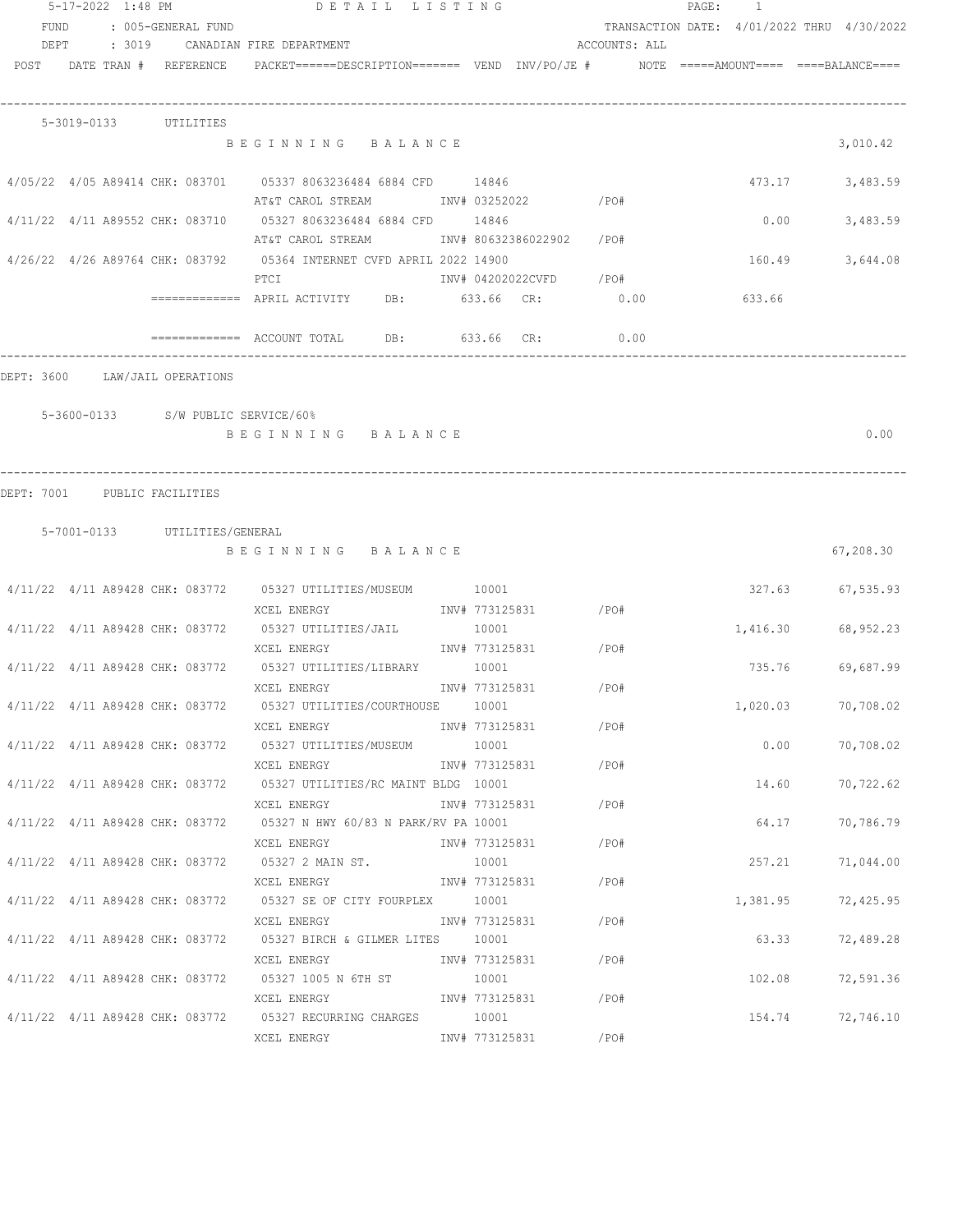|      | 5-17-2022 1:48 PM               |                                 | DETAIL LISTING                                                                           |               |                |              |               | PAGE: | 2         |                                            |
|------|---------------------------------|---------------------------------|------------------------------------------------------------------------------------------|---------------|----------------|--------------|---------------|-------|-----------|--------------------------------------------|
| FUND |                                 | : 005-GENERAL FUND              |                                                                                          |               |                |              |               |       |           | TRANSACTION DATE: 4/01/2022 THRU 4/30/2022 |
| DEPT |                                 | : 7001 PUBLIC FACILITIES        |                                                                                          |               |                |              | ACCOUNTS: ALL |       |           |                                            |
|      | POST DATE TRAN # REFERENCE      |                                 | PACKET======DESCRIPTION======= VEND INV/PO/JE #     NOTE =====AMOUNT==== ====BALANCE==== |               |                |              |               |       |           |                                            |
|      |                                 |                                 |                                                                                          |               |                |              |               |       |           |                                            |
|      |                                 | 4/11/22 4/11 A89428 CHK: 083772 | 05327 700 N 2ND RODEO 10001                                                              |               |                |              |               |       |           | 165.55 72,911.65                           |
|      |                                 |                                 | XCEL ENERGY                                                                              |               | INV# 773125831 | $\angle$ PO# |               |       |           |                                            |
|      |                                 | 4/11/22 4/11 A89498 CHK: 083726 | 05327 02-0015-00 LAW ENFORCEME 10681                                                     |               |                |              |               |       | 92.22     | 73,003.87                                  |
|      |                                 |                                 | CITY OF CANADIAN                                                                         |               | INV# 03232022  | /PO#         |               |       |           |                                            |
|      |                                 | 4/11/22 4/11 A89498 CHK: 083726 | 05327 02-0020-00 LIBRARY                                                                 |               | 10681          |              |               |       | 62.55     | 73,066.42                                  |
|      |                                 |                                 | CITY OF CANADIAN                                                                         |               | INV# 03232022  | /PO#         |               |       |           |                                            |
|      | 4/11/22 4/11 A89498 CHK: 083726 |                                 | 05327 02-0025-00 LIBRARY                                                                 |               | 10681          |              |               |       | 43.58     | 73,110.00                                  |
|      |                                 |                                 | CITY OF CANADIAN                                                                         |               | INV# 03232022  | /PO#         |               |       |           |                                            |
|      | 4/11/22 4/11 A89498 CHK: 083726 |                                 | 05327 04-1045-01 HC FIRE BARN 10681                                                      |               |                |              |               |       | 11.45     | 73, 121.45                                 |
|      |                                 |                                 | CITY OF CANADIAN                                                                         |               | INV# 03232022  |              | /PO#          |       |           |                                            |
|      | 4/11/22 4/11 A89498 CHK: 083726 |                                 | 05327 04-1060-00 EXH-4H PENS 10681                                                       |               |                |              |               |       | 355.44    | 73,476.89                                  |
|      |                                 |                                 | CITY OF CANADIAN                                                                         |               | INV# 03232022  |              | /PO#          |       |           |                                            |
|      |                                 | 4/11/22 4/11 A89498 CHK: 083726 | 05327 04-1061-00 EXHIBITION CT 10681                                                     |               |                |              |               |       | 53.38     | 73,530.27                                  |
|      |                                 |                                 | CITY OF CANADIAN MOTH INV# 03232022                                                      |               |                | /PO#         |               |       |           |                                            |
|      |                                 |                                 | 4/11/22 4/11 A89498 CHK: 083726 05327 04-1095-00 COURTHOUSE 10681                        |               |                |              |               |       | 425.19    | 73,955.46                                  |
|      |                                 |                                 | CITY OF CANADIAN MOTH NOTE 1NV# 03232022                                                 |               |                | /PO#         |               |       |           |                                            |
|      |                                 |                                 | 4/11/22 4/11 A89498 CHK: 083726 05327 04-1096-00 COURTHOUSE #2 10681                     |               |                |              |               |       | 365.81    | 74,321.27                                  |
|      |                                 |                                 | CITY OF CANADIAN MOTHOM INV# 03232022                                                    |               |                | /PO#         |               |       |           |                                            |
|      |                                 |                                 | 4/11/22 4/11 A89498 CHK: 083726 05327 05-0861-01 HC FIRE DEPT 10681                      |               |                |              |               |       | 121.14    | 74,442.41                                  |
|      |                                 |                                 | CITY OF CANADIAN                                                                         |               | INV# 03232022  | /PO#         |               |       |           |                                            |
|      | 4/11/22 4/11 A89498 CHK: 083726 |                                 | 05327 05-0862-01 HC FIRE DEPT 10681                                                      |               |                |              |               |       | 15.74     | 74,458.15                                  |
|      |                                 |                                 | CITY OF CANADIAN                                                                         |               | INV# 03232022  | /PO#         |               |       |           |                                            |
|      | 4/11/22 4/11 A89498 CHK: 083726 |                                 |                                                                                          |               |                |              |               |       | 101.11    | 74,559.26                                  |
|      |                                 |                                 | CITY OF CANADIAN                                                                         |               | INV# 03232022  | /PO#         |               |       |           |                                            |
|      | 4/11/22 4/11 A89498 CHK: 083726 |                                 |                                                                                          |               |                |              |               |       | 53.80     | 74,613.06                                  |
|      |                                 |                                 | CITY OF CANADIAN                                                                         |               | INV# 03232022  | /PO#         |               |       |           |                                            |
|      | 4/11/22 4/11 A89498 CHK: 083726 |                                 | 05327 01-0002 BALLPARK                                                                   |               | 10681          |              |               |       | 0.00      | 74,613.06                                  |
|      |                                 |                                 | CITY OF CANADIAN                                                                         |               | INV# 03232022  | /PO#         |               |       |           |                                            |
|      | 4/11/22 4/11 A89510 CHK: 083753 |                                 | 05327 OTHER METERS                                                                       |               | 12592          |              |               |       | 1,783.30  | 76,396.36                                  |
|      |                                 |                                 | NORTH PLAINS ELECTRIC CO- INV# 04012022                                                  |               |                | $/$ PO#      |               |       |           |                                            |
|      |                                 | 4/11/22 4/11 A89510 CHK: 083753 | 05327 GEM VOTING BOOTH                                                                   |               | 12592          |              |               |       | 246.21    | 76,642.57                                  |
|      |                                 |                                 | NORTH PLAINS ELECTRIC CO- INV# 04012022                                                  |               |                |              | /PO#          |       |           |                                            |
|      |                                 |                                 | 4/11/22 4/11 A89525 CHK: 083771 05327 040-001-1415-01-LIBRARY 13824                      |               |                |              |               |       | 166.42    | 76,808.99                                  |
|      |                                 |                                 | WEST TEXAS GAS, INC METH 04042022                                                        |               |                | /PO#         |               |       |           |                                            |
|      |                                 | 4/11/22 4/11 A89525 CHK: 083771 | 05327 040-001-4000-01 EX CENTE 13824                                                     |               |                |              |               |       | 880.01    | 77,689.00                                  |
|      |                                 |                                 | WEST TEXAS GAS, INC                                                                      |               | INV# 04042022  |              | /PO#          |       |           |                                            |
|      | 4/11/22 4/11 A89525 CHK: 083771 |                                 | 05327  040-001-5735-02-MUSEUM  13824                                                     |               |                |              |               |       | 272.05    | 77,961.05                                  |
|      |                                 |                                 | WEST TEXAS GAS, INC                                                                      |               | INV# 04042022  |              | /PO#          |       |           |                                            |
|      | 4/11/22 4/11 A89525 CHK: 083771 |                                 | 05327 040-001-5815-01-BALLPARK 13824                                                     |               |                |              |               |       | 30.00     | 77,991.05                                  |
|      |                                 |                                 | WEST TEXAS GAS, INC                                                                      |               | INV# 04042022  |              | $/$ PO#       |       |           |                                            |
|      |                                 | 4/11/22 4/11 A89525 CHK: 083771 | 05327 040-001-5810-01-PAVILION 13824                                                     |               |                |              |               |       | 143.33    | 78,134.38                                  |
|      |                                 |                                 | WEST TEXAS GAS, INC                                                                      |               | INV# 04042022  |              | /PO#          |       |           |                                            |
|      | 4/11/22 4/11 A89525 CHK: 083771 |                                 | 05327 040-001-1405-01 COURTHOU 13824                                                     |               |                |              |               |       | 505.02    | 78,639.40                                  |
|      |                                 |                                 | WEST TEXAS GAS, INC                                                                      |               | INV# 04042022  | /PO#         |               |       |           |                                            |
|      | 4/11/22 4/11 A89525 CHK: 083771 |                                 | 05327 040-013-0045-00 CFD MAIN 13824                                                     |               |                |              |               |       | 175.51    | 78,814.91                                  |
|      |                                 |                                 | WEST TEXAS GAS, INC                                                                      | INV# 04042022 |                |              | /PO#          |       |           |                                            |
|      |                                 | 4/11/22 4/11 A89525 CHK: 083771 | 05327 040-013-0035-02 CFD MAIN 13824                                                     |               |                |              |               |       | 576.38    | 79,391.29                                  |
|      |                                 |                                 | WEST TEXAS GAS, INC                                                                      | INV# 04042022 |                | /PO#         |               |       |           |                                            |
|      |                                 |                                 |                                                                                          |               |                |              | 0.00          |       | 12,182.99 |                                            |
|      |                                 |                                 |                                                                                          |               |                |              |               |       |           |                                            |
|      |                                 |                                 | $\equiv$ ============ ACCOUNT TOTAL                                                      | DB:           | 12,182.99 CR:  |              | 0.00          |       |           |                                            |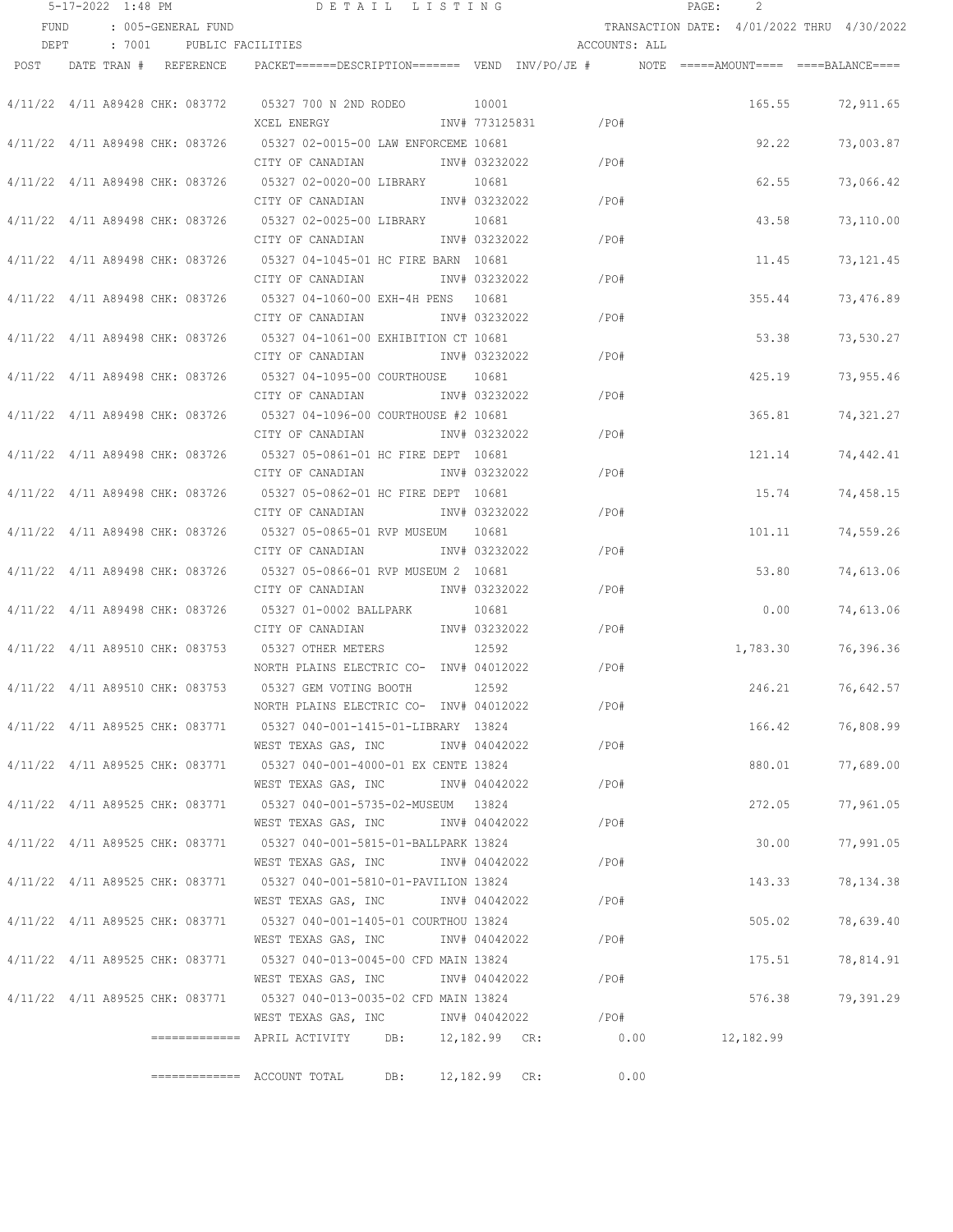|                                         | 5-17-2022 1:48 PM |                       | DETAIL LISTING                                                                                                  |                  |           |                           | PAGE:<br>3                                 |          |
|-----------------------------------------|-------------------|-----------------------|-----------------------------------------------------------------------------------------------------------------|------------------|-----------|---------------------------|--------------------------------------------|----------|
| FUND                                    |                   | : 005-GENERAL FUND    |                                                                                                                 |                  |           |                           | TRANSACTION DATE: 4/01/2022 THRU 4/30/2022 |          |
|                                         |                   | DEPT : 7016 CEMETERY  |                                                                                                                 |                  |           | ACCOUNTS: ALL             |                                            |          |
|                                         |                   |                       | POST DATE TRAN # REFERENCE PACKET======DESCRIPTION======= VEND INV/PO/JE # NOTE =====AMOUNT==== ====BALANCE==== |                  |           |                           |                                            |          |
|                                         |                   |                       |                                                                                                                 |                  |           |                           |                                            |          |
|                                         |                   |                       |                                                                                                                 |                  |           |                           |                                            |          |
|                                         |                   | 5-7016-0133 UTILITIES |                                                                                                                 |                  |           |                           |                                            |          |
|                                         |                   |                       | BEGINNING BALANCE                                                                                               |                  |           |                           |                                            | 70.45    |
|                                         |                   |                       |                                                                                                                 |                  |           |                           |                                            |          |
|                                         |                   |                       | 4/11/22 4/11 A89428 CHK: 083772 05327 UTILITIES/CEMETERY 10001                                                  |                  |           |                           | 0.00                                       | 70.45    |
|                                         |                   |                       |                                                                                                                 |                  |           |                           |                                            |          |
|                                         |                   |                       | ============ APRIL ACTIVITY DB: 0.00 CR: 0.00                                                                   |                  |           |                           | 0.00                                       |          |
|                                         |                   |                       | ============ ACCOUNT TOTAL DB: 0.00 CR: 0.00                                                                    |                  |           |                           |                                            |          |
|                                         |                   |                       |                                                                                                                 |                  |           |                           |                                            |          |
|                                         |                   |                       | 000 ERRORS IN THIS REPORT! *-*-*-*-*-*-*-*-*-*-*-*-*-*-                                                         |                  |           |                           |                                            |          |
|                                         |                   |                       |                                                                                                                 |                  |           |                           |                                            |          |
|                                         |                   |                       | ** REPORT TOTALS ** --- DEBITS --- -- CREDITS ---                                                               |                  |           |                           |                                            |          |
|                                         |                   |                       | BEGINNING BALANCES:                                                                                             |                  | 70,289.17 | 0.00                      |                                            |          |
|                                         |                   |                       | REPORTED ACTIVITY:                                                                                              |                  | 12,816.65 | 0.00                      |                                            |          |
|                                         |                   |                       | ENDING BALANCES:                                                                                                |                  | 83,105.82 | 0.00                      |                                            |          |
|                                         |                   |                       | TOTAL FUND ENDING BALANCE: 83,105.82                                                                            |                  |           |                           |                                            |          |
| FUND: 010-AIRPORT<br>DEPT: 7010 AIRPORT |                   |                       |                                                                                                                 |                  |           |                           |                                            |          |
|                                         |                   |                       |                                                                                                                 |                  |           |                           |                                            |          |
|                                         |                   | 5-7010-0133 UTILITIES |                                                                                                                 |                  |           |                           |                                            |          |
|                                         |                   |                       | BEGINNING BALANCE                                                                                               |                  |           |                           |                                            | 5,737.99 |
|                                         |                   |                       |                                                                                                                 |                  |           |                           |                                            |          |
|                                         |                   |                       | 4/05/22 4/05 A89412 CHK: 001952 05338 TELEPHONE AIRPORT MARCH 14846                                             |                  |           |                           | 308.11                                     | 6,046.10 |
|                                         |                   |                       | AT&T CAROL STREAM             INV# 80632384979053    /PO#                                                       |                  |           |                           |                                            |          |
|                                         |                   |                       | 4/11/22 4/11 A89681 CHK: 001956 05335 UTILITITES MARCH 2022 10681                                               |                  |           |                           | 31.48                                      | 6,077.58 |
|                                         |                   |                       | CITY OF CANADIAN METALLY INV# 03232022AIRPORT / PO#                                                             |                  |           |                           |                                            |          |
|                                         |                   |                       | 4/11/22 4/11 A89682 CHK: 001958 05335 UTILITIES MARCH 2022 12592                                                |                  |           |                           | 582.57                                     | 6,660.15 |
|                                         |                   |                       | NORTH PLAINS ELECTRIC CO- INV# 04012022AIRPORT /PO#                                                             |                  |           |                           |                                            |          |
|                                         |                   |                       | 4/26/22 4/26 A89769 CHK: 001963 05365 INTERNET APRIL 2022 14900                                                 |                  |           |                           | 169.99                                     | 6,830.14 |
|                                         |                   |                       | PTCI                                                                                                            |                  |           | INV# 04202022AIRPORT /PO# |                                            |          |
|                                         |                   |                       | 4/26/22 4/26 A89772 CHK: 001964 05369 INTERNET APRIL 2022 14900                                                 |                  |           |                           | 42.52                                      | 6,872.66 |
|                                         |                   |                       | PTCI                                                                                                            |                  |           | INV# 04202022B /PO#       |                                            |          |
|                                         |                   |                       | 4/26/22 4/26 A89776 VOID: 001963 05372 REVERSE VOIDED CHECK 14900                                               |                  |           |                           | 169.99CR                                   | 6,702.67 |
|                                         |                   |                       | PTCI                                                                                                            |                  |           | INV# 04202022AIRPORT /PO# |                                            |          |
|                                         |                   |                       | ============ APRIL ACTIVITY DB: 1,134.67 CR: 169.99CR                                                           |                  |           |                           | 964.68                                     |          |
|                                         |                   |                       |                                                                                                                 |                  |           |                           |                                            |          |
|                                         |                   |                       | =============    ACCOUNT  TOTAL                                                                                 | DB: 1,134.67 CR: |           | 169.99CR                  |                                            |          |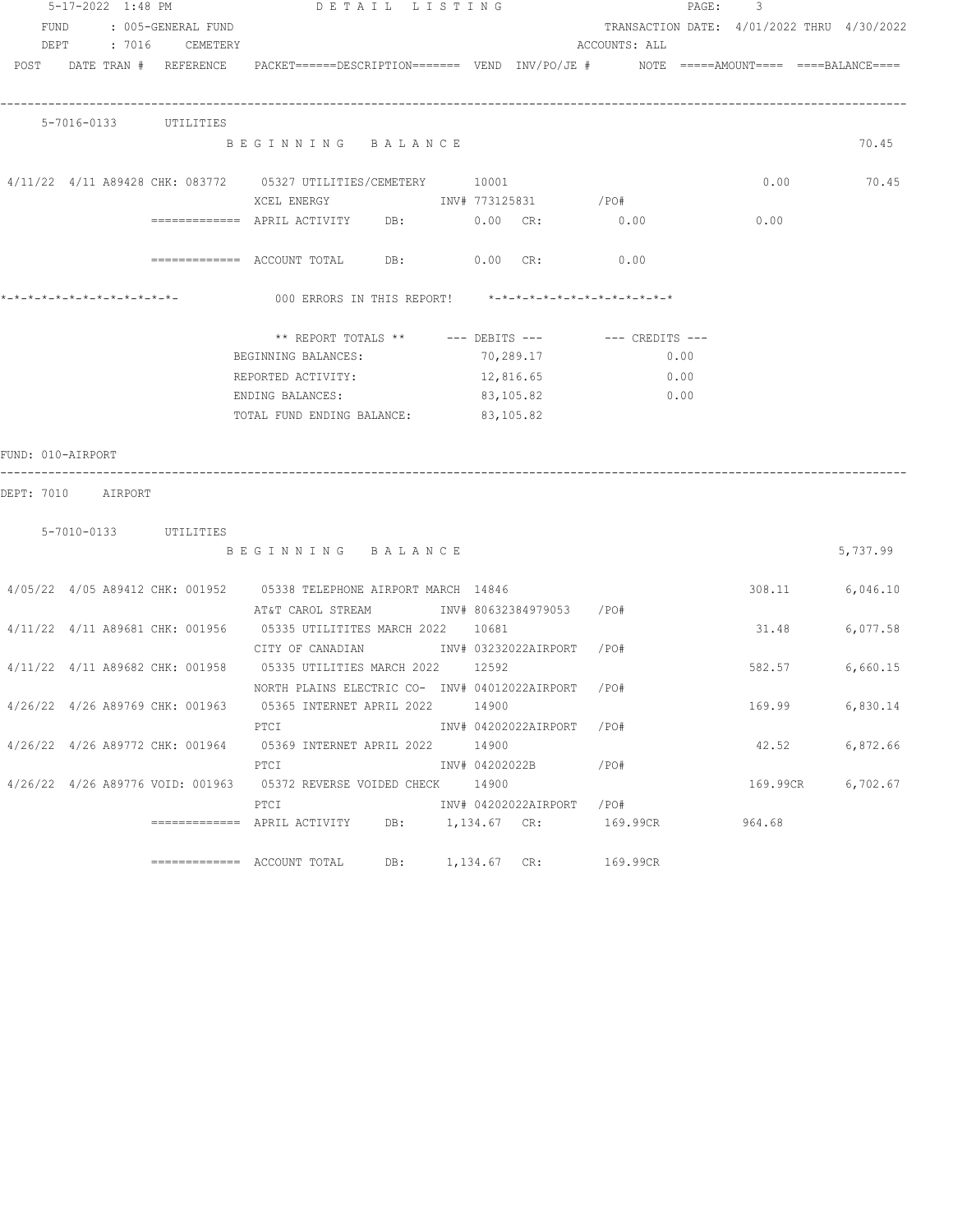|                               |  | 5-17-2022 1:48 PM           | DETAIL LISTING                                                                                                  |                |               |          |                                            | PAGE: 4 |        |                 |
|-------------------------------|--|-----------------------------|-----------------------------------------------------------------------------------------------------------------|----------------|---------------|----------|--------------------------------------------|---------|--------|-----------------|
|                               |  | FUND : 010-AIRPORT          |                                                                                                                 |                |               |          | TRANSACTION DATE: 4/01/2022 THRU 4/30/2022 |         |        |                 |
|                               |  | DEPT : 7010 AIRPORT         |                                                                                                                 |                |               |          | ACCOUNTS: ALL                              |         |        |                 |
|                               |  |                             | POST DATE TRAN # REFERENCE PACKET======DESCRIPTION======= VEND INV/PO/JE # NOTE =====AMOUNT==== ====BALANCE==== |                |               |          |                                            |         |        |                 |
|                               |  |                             |                                                                                                                 |                |               |          |                                            |         |        |                 |
|                               |  |                             |                                                                                                                 |                |               |          |                                            |         |        |                 |
|                               |  |                             |                                                                                                                 |                |               |          |                                            |         |        |                 |
|                               |  |                             |                                                                                                                 |                |               |          |                                            |         |        |                 |
|                               |  |                             | ** REPORT TOTALS ** --- DEBITS --- -- CREDITS ---                                                               |                |               |          |                                            |         |        |                 |
|                               |  |                             | BEGINNING BALANCES:                                                                                             | 5,737.99       |               |          | 0.00                                       |         |        |                 |
|                               |  |                             | REPORTED ACTIVITY:                                                                                              |                |               |          | 1,134.67 169.99CR                          |         |        |                 |
|                               |  |                             | ENDING BALANCES:                                                                                                |                |               |          | 6,872.66 169.99CR                          |         |        |                 |
|                               |  |                             | TOTAL FUND ENDING BALANCE: 6,702.67                                                                             |                |               |          |                                            |         |        |                 |
|                               |  |                             |                                                                                                                 |                |               |          |                                            |         |        |                 |
| FUND: 011-ROAD & BRIDGE PCT 1 |  |                             |                                                                                                                 |                |               |          |                                            |         |        |                 |
| DEPT: 4011 ROAD & BRIDGE 1    |  |                             |                                                                                                                 |                |               |          |                                            |         |        |                 |
|                               |  |                             |                                                                                                                 |                |               |          |                                            |         |        |                 |
|                               |  | 5-4011-0133 UTILITIES/PCT 1 |                                                                                                                 |                |               |          |                                            |         |        |                 |
|                               |  |                             | BEGINNING BALANCE                                                                                               |                |               |          |                                            |         |        | 2,297.28        |
|                               |  |                             |                                                                                                                 |                |               |          |                                            |         |        |                 |
|                               |  |                             | 4/11/22 4/11 A89497 CHK: 083726 05327 UTILITIES PCT 1 10681                                                     |                |               |          |                                            |         |        | 31.48 2,328.76  |
|                               |  |                             | CITY OF CANADIAN                  INV# 03222022                /PO#                                             |                |               |          |                                            |         |        |                 |
|                               |  |                             | 4/11/22 4/11 A89510 CHK: 083753 05327 PCT 1 12592                                                               |                |               |          |                                            |         | 413.58 | 2,742.34        |
|                               |  |                             | NORTH PLAINS ELECTRIC CO- INV# 04012022 / PO#                                                                   |                |               |          |                                            |         |        |                 |
|                               |  |                             | 4/11/22 4/11 A89525 CHK: 083771 05327 040-001-3995-01-PCT 1 BA 13824                                            |                |               |          |                                            |         | 306.34 | 3,048.68        |
|                               |  |                             | WEST TEXAS GAS, INC        INV# 04042022          /PO#                                                          |                |               |          |                                            |         |        |                 |
|                               |  |                             | 4/26/22 4/26 A89763 CHK: 083792 05364 INTERNET APRIL 2022 14900                                                 |                |               |          |                                            |         |        | 68.49 3,117.17  |
|                               |  |                             | PTCI                                                                                                            |                | INV# 04202022 |          | $/$ PO#                                    |         |        |                 |
|                               |  |                             |                                                                                                                 |                |               |          | 0.00                                       |         | 819.89 |                 |
|                               |  |                             |                                                                                                                 |                |               |          |                                            |         |        |                 |
|                               |  |                             | ============= ACCOUNT TOTAL DB: 819.89 CR: 0.00                                                                 |                |               |          |                                            |         |        |                 |
|                               |  |                             |                                                                                                                 |                |               |          |                                            |         |        |                 |
|                               |  |                             | 000 ERRORS IN THIS REPORT! *-*-*-*-*-*-*-*-*-*-*-*-*-*-                                                         |                |               |          |                                            |         |        |                 |
|                               |  |                             |                                                                                                                 |                |               |          |                                            |         |        |                 |
|                               |  |                             | ** REPORT TOTALS ** --- DEBITS --- -- CREDITS ---                                                               |                |               |          |                                            |         |        |                 |
|                               |  |                             | BEGINNING BALANCES:                                                                                             |                |               | 2,297.28 | 0.00                                       |         |        |                 |
|                               |  |                             | REPORTED ACTIVITY:                                                                                              |                |               | 819.89   | 0.00                                       |         |        |                 |
|                               |  |                             | ENDING BALANCES:                                                                                                |                |               | 3,117.17 | 0.00                                       |         |        |                 |
|                               |  |                             | TOTAL FUND ENDING BALANCE:                                                                                      |                |               | 3,117.17 |                                            |         |        |                 |
|                               |  |                             |                                                                                                                 |                |               |          |                                            |         |        |                 |
| FUND: 012-ROAD & BRIDGE PCT 2 |  |                             |                                                                                                                 |                |               |          |                                            |         |        |                 |
| DEPT: 4012 ROAD & BRIDGE 2    |  |                             |                                                                                                                 |                |               |          |                                            |         |        |                 |
|                               |  |                             |                                                                                                                 |                |               |          |                                            |         |        |                 |
|                               |  | 5-4012-0133 UTILITIES/PCT 2 |                                                                                                                 |                |               |          |                                            |         |        |                 |
|                               |  |                             | BEGINNING BALANCE                                                                                               |                |               |          |                                            |         |        | 1,843.87        |
|                               |  |                             |                                                                                                                 |                |               |          |                                            |         |        |                 |
|                               |  |                             | 4/11/22 4/11 A89510 CHK: 083753 05327 PCT 2                                                                     |                | 12592         |          |                                            |         |        | 123.19 1,967.06 |
|                               |  |                             | NORTH PLAINS ELECTRIC CO- INV# 04012022                                                                         |                |               |          | $/$ PO#                                    |         |        |                 |
|                               |  |                             |                                                                                                                 | DB: 123.19 CR: |               |          | 0.00                                       |         | 123.19 |                 |
|                               |  |                             |                                                                                                                 |                |               |          |                                            |         |        |                 |
|                               |  |                             |                                                                                                                 | DB:            | 123.19 CR:    |          | 0.00                                       |         |        |                 |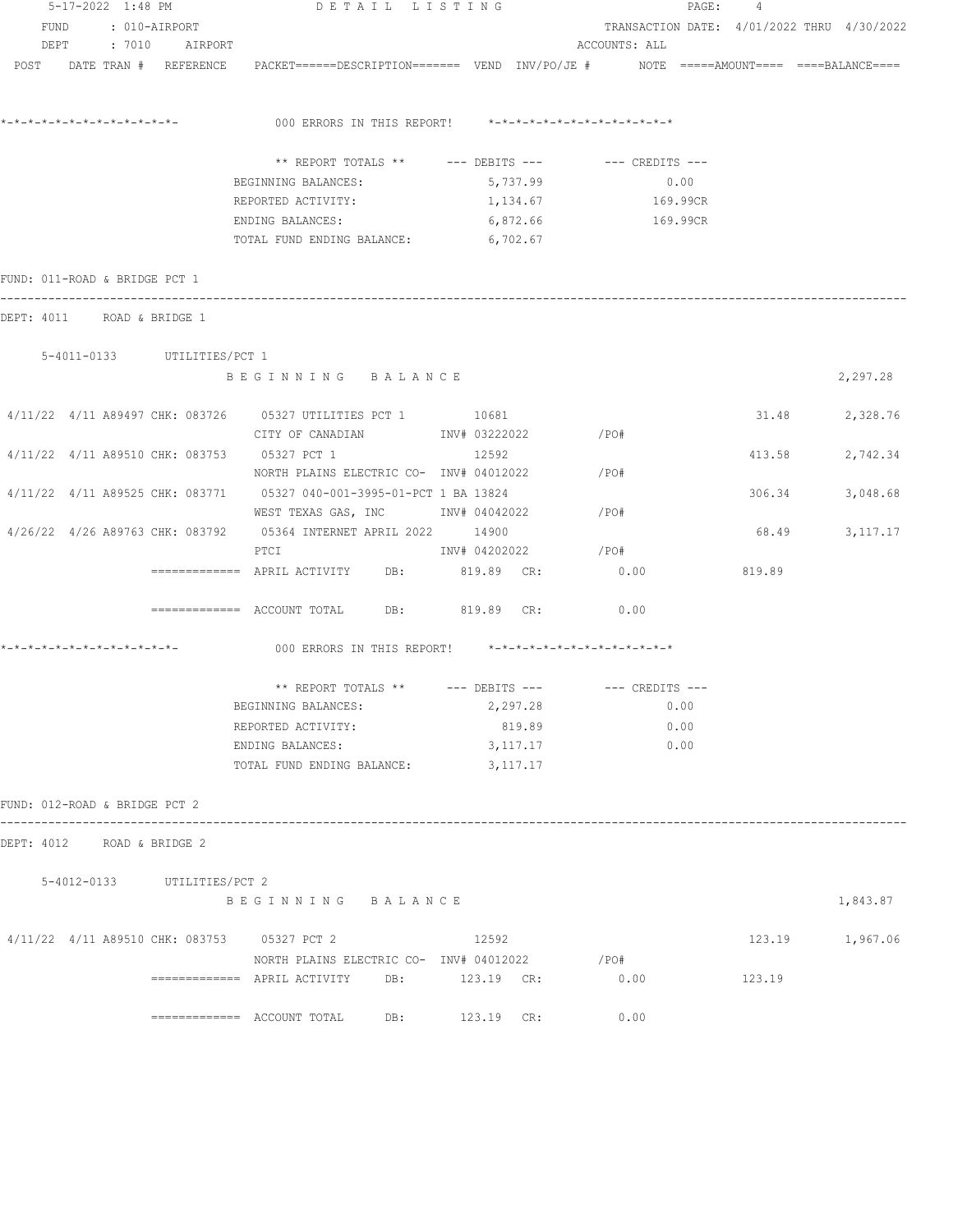| 5-17-2022 1:48 PM                           | DETAIL LISTING                             |                                                                                                                | PAGE: 5                                    |        |                 |
|---------------------------------------------|--------------------------------------------|----------------------------------------------------------------------------------------------------------------|--------------------------------------------|--------|-----------------|
| FUND : 012-ROAD & BRIDGE PCT 2              |                                            |                                                                                                                | TRANSACTION DATE: 4/01/2022 THRU 4/30/2022 |        |                 |
| DEPT : 4012 ROAD & BRIDGE 2                 |                                            |                                                                                                                | ACCOUNTS: ALL                              |        |                 |
|                                             |                                            | POST DATE TRAN # REFERENCE PACKET======DESCRIPTION======= VEND INV/PO/JE # NOTE =====AMOUNT==== ===BALANCE==== |                                            |        |                 |
|                                             |                                            | 000 ERRORS IN THIS REPORT! *-*-*-*-*-*-*-*-*-*-*-*-*-*-                                                        |                                            |        |                 |
|                                             |                                            |                                                                                                                |                                            |        |                 |
|                                             |                                            | ** REPORT TOTALS ** --- DEBITS --- -- CREDITS ---                                                              |                                            |        |                 |
|                                             | BEGINNING BALANCES:                        | 1,843.87                                                                                                       | 0.00                                       |        |                 |
|                                             | REPORTED ACTIVITY:                         | 123.19                                                                                                         | 0.00                                       |        |                 |
|                                             | ENDING BALANCES: 1,967.06                  |                                                                                                                | $\sim$ 0.00                                |        |                 |
|                                             | TOTAL FUND ENDING BALANCE: 1,967.06        |                                                                                                                |                                            |        |                 |
| FUND: 013-ROAD & BRIDGE PCT 3               |                                            |                                                                                                                |                                            |        |                 |
| DEPT: 4013 ROAD & BRIDGE 3                  |                                            |                                                                                                                |                                            |        |                 |
| 5-4013-0133 UTILITIES/PCT 3                 |                                            |                                                                                                                |                                            |        |                 |
|                                             | BEGINNING BALANCE                          |                                                                                                                |                                            |        | 1,773.18        |
| 4/11/22 4/11 A89510 CHK: 083753 05327 PCT 3 |                                            | 12592                                                                                                          |                                            |        | 239.56 2,012.74 |
|                                             |                                            | NORTH PLAINS ELECTRIC CO- INV# 04012022 / PO#                                                                  |                                            |        |                 |
|                                             |                                            | ============ APRIL ACTIVITY DB: 239.56 CR: 0.00                                                                |                                            | 239.56 |                 |
|                                             | ============= ACCOUNT TOTAL DB: 239.56 CR: |                                                                                                                | 0.00                                       |        |                 |
|                                             |                                            | 000 ERRORS IN THIS REPORT! *-*-*-*-*-*-*-*-*-*-*-*-*-*-                                                        |                                            |        |                 |
|                                             |                                            | ** REPORT TOTALS ** --- DEBITS --- -- -- CREDITS ---                                                           |                                            |        |                 |
|                                             | BEGINNING BALANCES:                        | 1,773.18                                                                                                       | 0.00                                       |        |                 |
|                                             | REPORTED ACTIVITY:                         | 239.56                                                                                                         | 0.00                                       |        |                 |
|                                             | ENDING BALANCES:                           | 2,012.74                                                                                                       | 0.00                                       |        |                 |
|                                             | TOTAL FUND ENDING BALANCE: 2,012.74        |                                                                                                                |                                            |        |                 |
| FUND: 014-ROAD & BRIDGE PCT 4               |                                            |                                                                                                                |                                            |        |                 |
| DEPT: 4014 ROAD & BRIDGE 4                  |                                            |                                                                                                                |                                            |        |                 |
|                                             |                                            |                                                                                                                |                                            |        |                 |
| 5-4014-0133 UTILITIES/PCT 4                 | BEGINNING BALANCE                          |                                                                                                                |                                            |        | 1,584.83        |
| 4/11/22 4/11 A89510 CHK: 083753 05327 PCT 4 |                                            | 12592                                                                                                          |                                            |        | 138.74 1,723.57 |
|                                             | NORTH PLAINS ELECTRIC CO- INV# 04012022    |                                                                                                                | $/$ PO#                                    |        |                 |
|                                             |                                            |                                                                                                                | 0.00                                       | 138.74 |                 |
|                                             |                                            | 138.74 CR:                                                                                                     | 0.00                                       |        |                 |